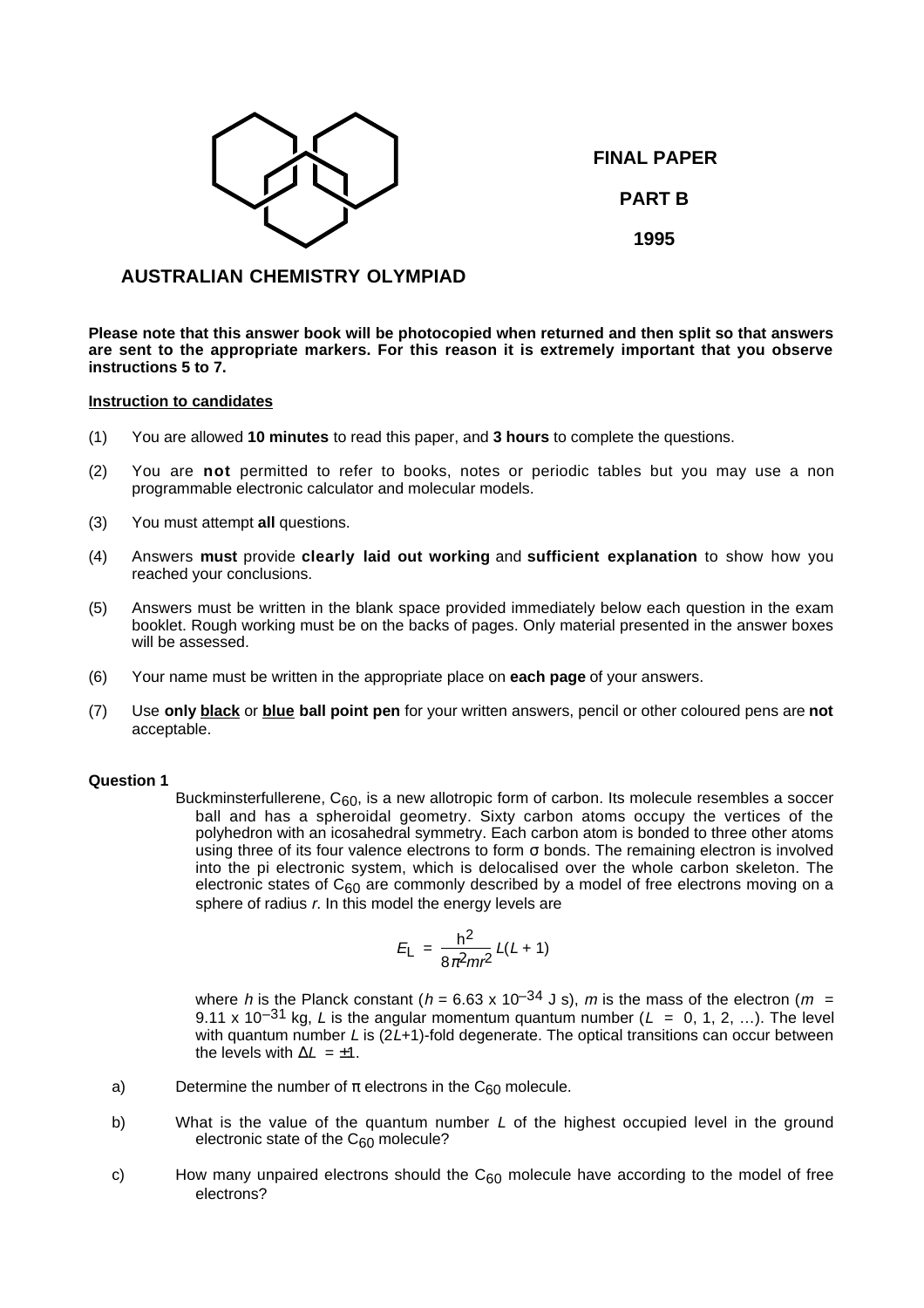- d) The first absorption peak in the long-wave part of the  $C_{60}$  electronic spectrum is observed at the wavelength of 404 nm. Calculate the radius of the  $C_{60}$  molecule.
- e) It is known that  $C_{60}$  in its ground state has no unpaired electrons. To account for this fact, one must introduce an icosahedral symmetry in the model of free electrons. In the icosahedral environment, the degeneracy is lower than that in the spherical cage. All levels above  $L = 2$ are split into groups containing 1, 3, 4, or 5 degenerate levels. Describe the splitting of levels with  $L = 3$ , 4 and 5 (no undegenerate levels are formed).
- f) Taking into account the above splitting, determine the number of unpaired electrons in the ground state of the following molecules: (a)  $K_3C_{60}$ ; (b)  $K_6C_{60}$ .

# **Question 2**

a) Ethylenediaminetetraacetic acid (EDTA) is a hexadentate ligand and is one of the most important and widely used reagents in titrimetry. The free acid of EDTA  $(H_4Y)$  and the dihydrate of the sodium salt,  $Na<sub>2</sub>H<sub>2</sub>Y1.2H<sub>2</sub>O$  are available in highly pure form and are often used as primary standards.

The acid dissociation constants of  $H_4$ Y at 25°C are:

 $K_{a1} = 1.02 \times 10^{-2}$  $K_{a2} = 2.14 \times 10^{-3}$  $K_{a3} = 6.92 \times 10^{-7}$  $K_{24} = 5.50 \times 10^{-11}$ 

- (i) Calculate the concentration of  $Y^{4-}$  in a 0.0200 M EDTA solution that has been buffered to pH 10.00 at 25°C.
- (ii) A solution was prepared by dissolving 0.0150 mol of Na2[NiY] in 1000 mL of water. Calculate the concentration of  $Ni^{2+}$  in the solution if the pH is 10.00 at 25°C.

**Data**:  $Ni^{2+} + Y^{4-} \implies NiY^{2-}$   $NoR = 4.2 \times 10^{18}$ 

Show all your calculations and explain any approximations or assumptions you make.

b) A 24 hr urine specimen was diluted to 2.000 L. After the solution was buffered to pH 10, a 10.00 mL aliquot was titrated with 26.81 mL of 0.003474 M EDTA. The calcium in a second 10.00 mL aliquot was precipitated as calcium oxalate,  $CaC<sub>2</sub>O<sub>4</sub>(s)$ , redissolved in acid and titrated with 11.63 mL of the EDTA solution.

Assuming that 15 to 300 mg of magnesium, and 50 to 400 mg of calcium per day are normal, did this specimen fall within these ranges? Show all your calculations.

- **Data:** Relative atomic masses Ca 40.08 Mg 24.31
- c) (i) A saturated calomel electrode (SCE) can be represented schematically as:

Hg(l) | Hg<sub>2</sub>Cl<sub>2</sub>(sat'd), KCl (sat'd)

The electrode potential of an SCE is 0.2444 V at 25°C. Write an equation for the electrochemical reaction that occurs at the Hg electrode.

(ii) Quinhydrone is an equimolar mixture of quinone  $(Q)$  and hydroquinone $(H_2Q)$ . These two compounds react reversibly at a platinum electrode:

 $Q + 2 H^{+} + 2 e^{-}$   $H_2 Q$   $E^0 = 0.699 V$ 

The pH of a solution can be determined by saturating it with quinhydrone and making it part of the cell:

SCE || quinhydrone(sat'd), H<sup>+</sup>(x M) | Pt

- If such a cell has a potential of 0.313 V, what is the pH of the solution, assuming the liquid junction potential is zero?
- (iii) If the liquid junction potential was 5.9 mV, what effect would this have on the pH measurement?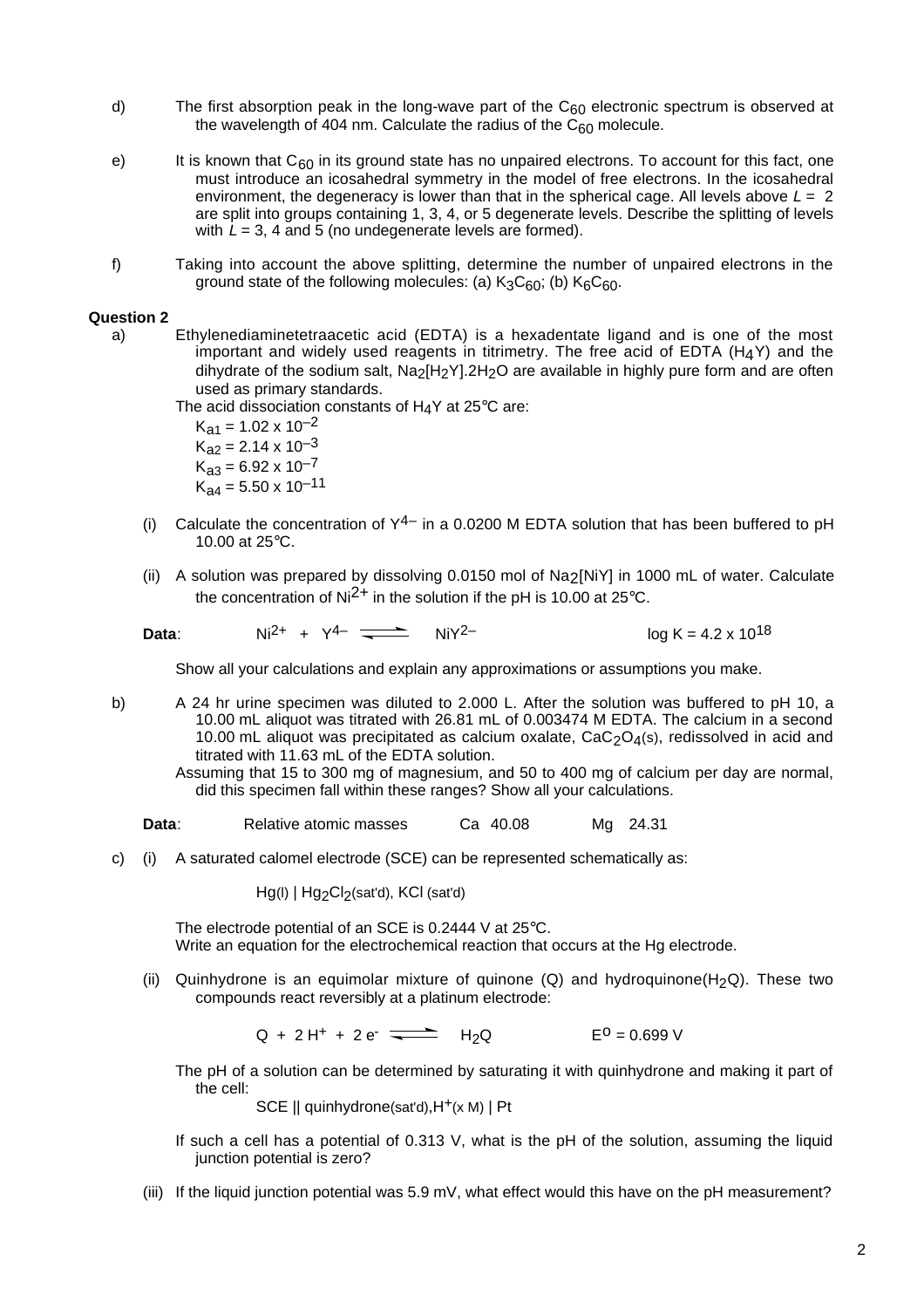d) Traces of aniline  $(C_6H_5NH_2)$  can be determined by reaction with an excess of Br<sub>2</sub> that has been electrolytically generated from Br<sup>-</sup> at an inert Pt 'working electrode' (STEP 1).



After this reaction is complete, the polarity of the working electrode is reversed (STEP 2) and the excess  $Br_2$  is determined by completely reacting it with  $Cu<sup>+</sup>$  that is electrolytically generated from a known amount of  $Cu^{2+}$ :

 $Br_2$  +  $2Cu^+$   $\longrightarrow$   $2Br^-$  +  $2Cu^{2+}$ 

Suitable amounts of KBr and  $CuSO<sub>4</sub>$  were added to a 25.00 mL sample containing aniline, and the following data obtained:

|                   | working electrode acting as: | generation time (min.)<br>with a constant current of 1.51 mA |
|-------------------|------------------------------|--------------------------------------------------------------|
| STEP <sub>1</sub> | anode                        | 3.76                                                         |
| $\overline{C}$    | cathode                      | በ 27ር                                                        |

- **Data:** Relative atomic masses C 12.01 H 1.008 N 14.01 Faraday's constant  $F = 96,485$  C/mol
- (i) Write equations for the electrochemical reactions at the working electrode in steps 1 and 2.
- (ii) Calculate the number of micrograms of aniline in the sample.

#### **Question 3**

The photochemical reaction between gaseous molecular iodine and methane to produce iodomethane proceeds through the following steps

initialation

\n
$$
I_2 \xrightarrow[light]{} 2!^{\bullet}
$$
\n(1)

propagation  $I^{\bullet}$  + CH<sub>4</sub>

 $x_2 \rightarrow CH_3^* + H$  (2)

$$
CH_3^{\bullet} + I_2 \stackrel{k_3}{\longrightarrow} I^{\bullet} + CH_3I
$$
 (3)

retardation  $CH_3^{\bullet}$  + HI k4  $\longrightarrow$  **I**<sup> $\bullet$ </sup> + CH<sub>4</sub> (4)

$$
I^{\bullet} + CH_3I \xrightarrow{k_5} CH_3^{\bullet} + I_2
$$
 (5)

$$
\begin{array}{ccc}\n & k_6 \\
\text{termination} & l^* + l^* & \longrightarrow l_2\n\end{array}
$$
\n(6)

**Data**:

| <b>Species</b>                   | $\Delta H_{\rm f}^{\circ}$ |
|----------------------------------|----------------------------|
|                                  | (kJmol <sup>-1</sup> )     |
| $I_2(g)$                         | 62                         |
| $^{\bullet}$ (g)                 | 107                        |
| CH <sub>4</sub> (g)              | $-75$                      |
| $CH_3^{\bullet}$ (g)             | 146                        |
| CH <sub>3</sub> I <sub>(g)</sub> | 27                         |
| H1(g)                            | 26                         |

3